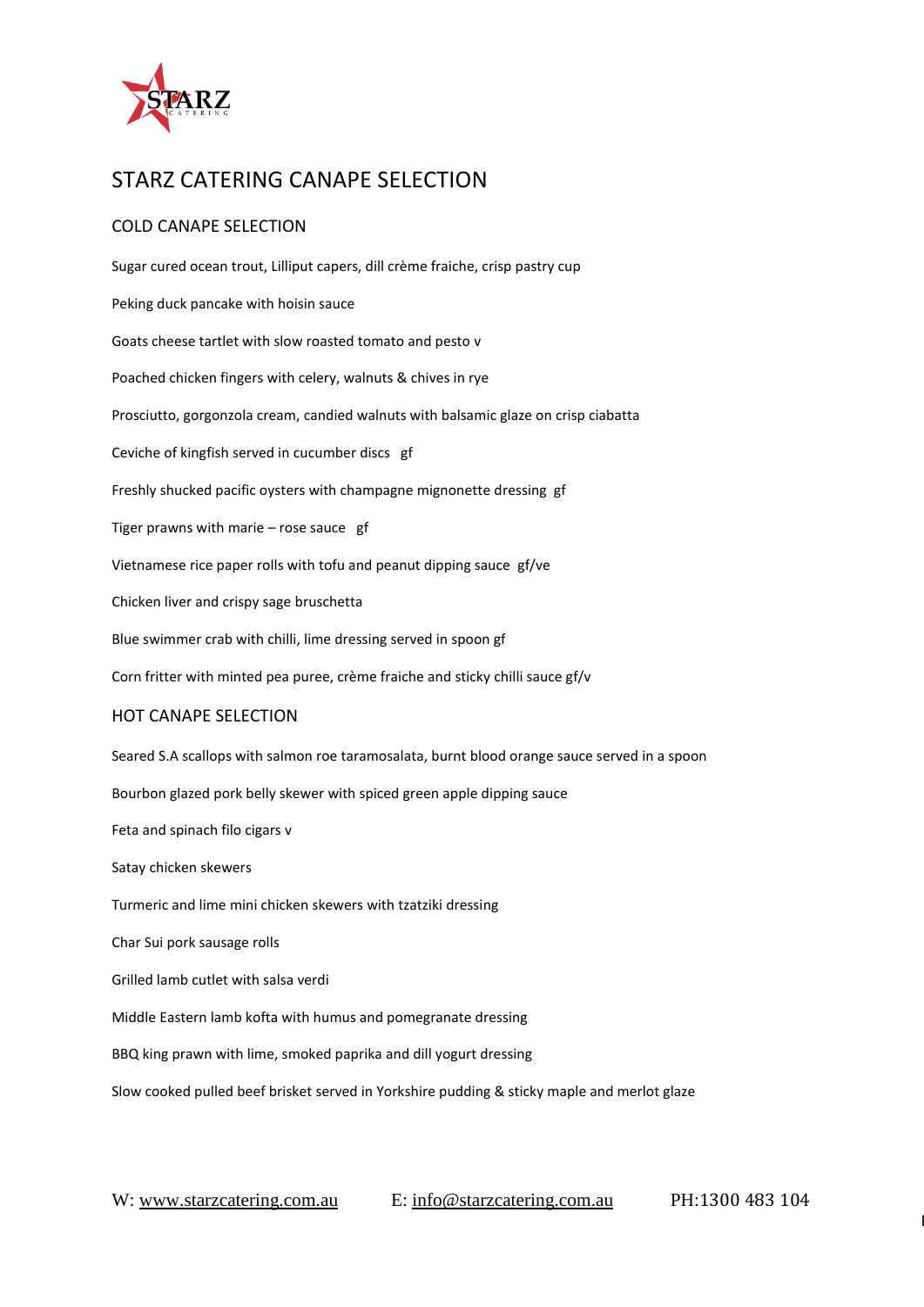

### STARZ CATERING CANAPE SELECTION

#### MINI SLIDERS

Beef classic, – pulled pork w/ coleslaw & chipotle dressing –portuguese chicken with perri perri sauce Lentil, sweet potato and humus sliders v

MINI PIES Black Angus – chicken and mushroom – braised lamb & sweet potato

#### SUBSTANTIAL CANAPE

Roasted pumpkin & porcini mushroom risotto with shaved parmesan, crisp sage v/gf Asian inspired pulled pork, slaw salad and Thai dressing gf Slow cooked beef brisket with skorthalia Fish & chip cones with hand cut fries and sauce tartare Luscious shellfish & bisque drizzle Butter chicken with basmati rice and crispy Nan bread Falafel, spiced lentil and tomato salsa, tahini & lime dressing v

#### SWEET CANAPE

Mini ricotta and chocolate cannoli Belgium chocolate mousse gf Burnt orange and almond flourless tart with spiced yogurt dressing gf Baklava cigars df Semolina custard tartlets with blue berry compote Lemon meringue tartlets Cherry tiramisu

GF - gluten free V – vegetarian DF - dairy free VE – vegan

E: costa@starzcatering.com.au RAMSGATE BEACH, SYDNEY, NSW 2217 W: starzcatering.com.au